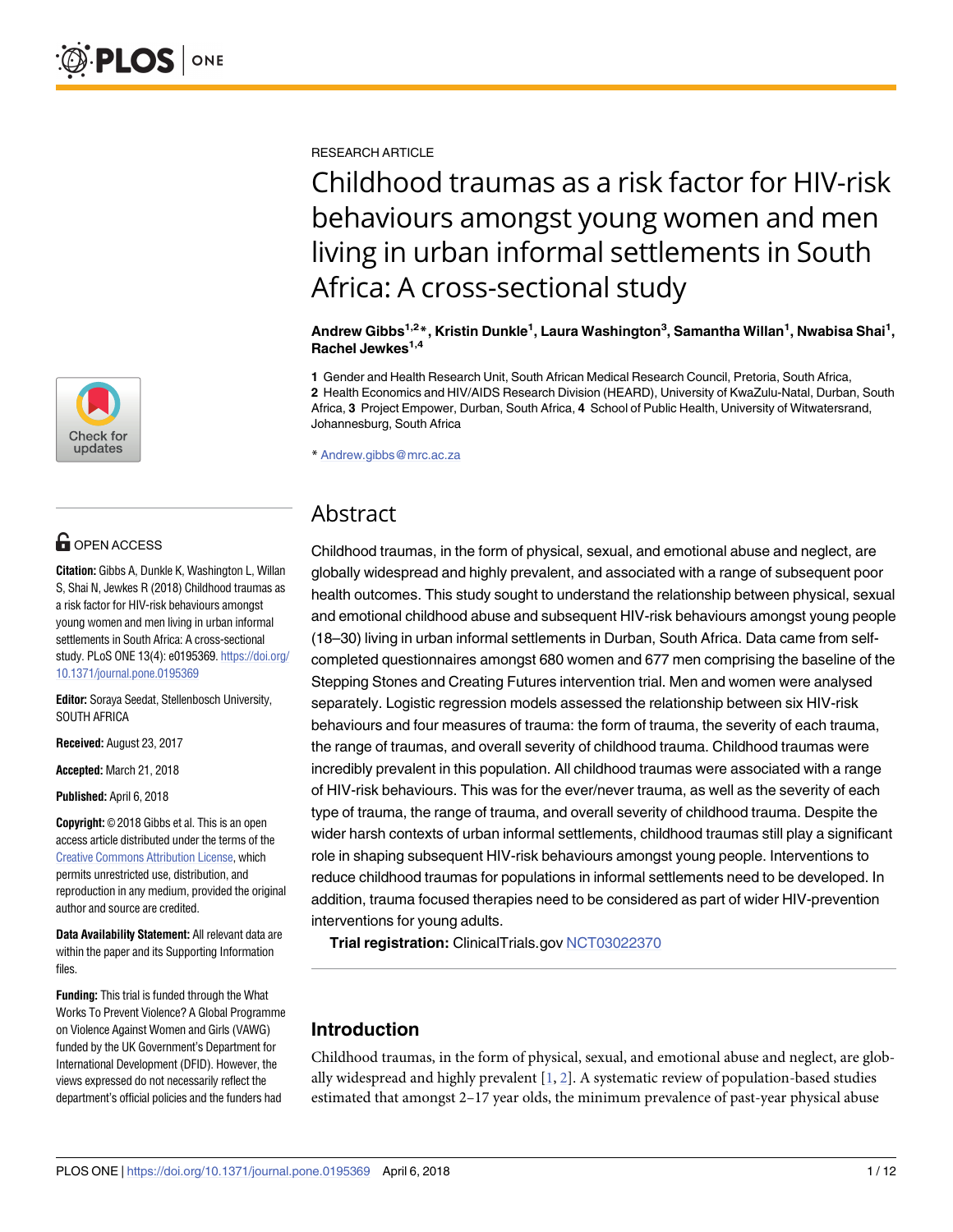<span id="page-1-0"></span>

no role in study design; collection, management, analysis, and interpretation of data; writing of the report; and the decision to submit the paper for publication. Funding was managed by the South African Medical Research Council (SAMRC), who also supported the project team.

**Competing interests:** The authors have declared that no competing interests exist.

was at least 50% for Africa, Asia, and Northern America and over 30% for Latin America [\[1](#page-9-0)]. For youth aged 2 to 14, estimated prevalence of past-year violence was up to 80% in Africa [[1\]](#page-9-0). In South Africa, a multi-community sample of children aged 10–17, found prevalence of lifetime physical abuse was 56.3%, emotional abuse 35.5% and sexual abuse 9% [[3](#page-9-0)]. Overall, in the South African multi-community sample of children just over two-thirds (68.9%) reported any lifetime abuse and a quarter  $(27.1%)$  reported experiencing multiple forms of abuse [[3](#page-9-0)]. In a young adult rural population (15–26) in South Africa, 39.1% of women and 16.7% of men had experienced sexual abuse, while 89.3% of women and 94.4% of men had experienced physical punishment as children [[4](#page-9-0)].

As well as being a human rights violation, experiences of childhood traumas have short and long-term impacts on people's health. Women and men who have experienced childhood traumas are more likely to report a range of sexual risk behaviours [\[5\]](#page-9-0), including more likely to trade sex for cash [\[6](#page-9-0)], experience or perpetrate intimate partner violence (IPV) [[7](#page-9-0), [8\]](#page-9-0), engage in risky alcohol use, and drug use [[4,](#page-9-0) [5\]](#page-9-0), and have more sex partners [[6](#page-9-0)]. In South Africa, a longitudinal study showed those who experienced childhood traumas were also more likely to acquire HIV [\[4](#page-9-0)].

Globally, urban informal settlements are rapidly growing as the global population urbanises [\[9](#page-10-0)]. Urban informal settlements, while providing substantial opportunities associated with urban economies, are also settings with significant health challenges. Studies suggest that HIV prevalence and violence against women in informal settlements are higher than in formal settlements  $[10-12]$ . There is some suggestion that urban residency may also increase experiences of childhood traumas [\[13\]](#page-10-0). Despite this, there is little evidence about the relationship between childhood traumas and current HIV-risk behaviours amongst residents of informal settlements.

In this paper, we seek to describe the associations between sexual, physical, and emotional childhood traumas amongst women and men resident in informal settlements in eThekwini, South Africa and their subsequent HIV-risk behaviours. We draw on data from the baseline of the Stepping Stones and Creating Futures trial, a cluster randomized control trial (RCT) assessing the impact of this gender transformative and livelihood strengthening intervention on women's experience, and men's perpetration, of IPV [\[14](#page-10-0)]. We assess whether experience of each type of childhood trauma is independently associated with HIVrisk; whether there is a dose response for each type of childhood trauma and HIV-risk; whether the range of childhood traumas experienced is independently associated with HIVrisk; and whether the overall severity of childhood trauma is independently associated with HIV-risk.

#### **Methods**

Data are drawn from  $N = 680$  women and  $N = 677$  men who participated in the baseline assessment for the Stepping Stones and Creating Futures RCT, carried out in urban informal settlements near Durban, South Africa between September 2015 and September 2016.

Women and men between 18 and 30, who were out of school, not in formal work and resident in an informal settlement, were eligible to participate. We worked with Project Empower, a local implementing agency, experienced in informal settlement interventions, to identify potential participants through community meetings and snow-ball sampling. The study comprised 34 clusters with 19–21 women and 16–22 men per cluster [[14](#page-10-0)]. At recruitment, participants were not blinded to study arm. Those in the intervention arm received R100 (~US\$7) and those in the control arm received R300 (~US\$21) for completion of the baseline survey instrument. Ethical approval for the study was received from the University of KwaZulu-Natal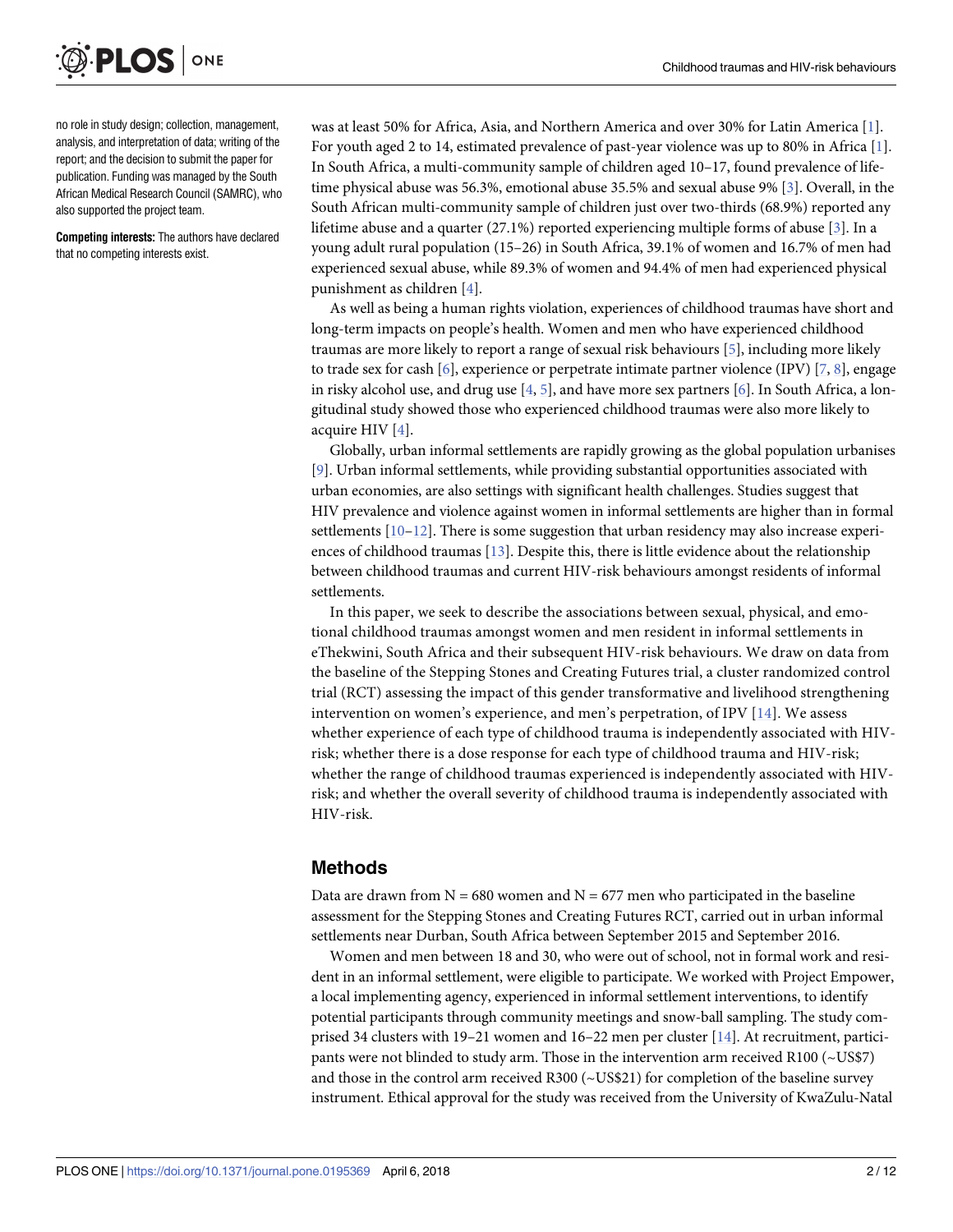<span id="page-2-0"></span>and the South African Medical Research Council. Further information on procedures is described elsewhere [\[14](#page-10-0)].

#### **Data collection**

Once enrolled into the study, participants self-completed structured questionnaires. Questionnaires were on study provided cellphones, and available in isiZulu, Xhosa, and English and had built in logic and skip patterns. Questionnaires had been tested prior to roll-out with young people from informal settlements, and young people were confident in using cellphones and this approach to data collection. If literacy was an issue, same sex trained fieldworkers were able to support questionnaire completion, through face-to-face interviews with participants entering the data, and interviewers reading out questions. Few participants (*<*5%) required this support, and as such, it was unlikely to influence responses given the small number of cases.

#### **Measures**

Six variables, which have been associated with HIV-risk in a range of studies from across Africa, were identified as outcome variables for the analysis.

Transactional sex in the past year with a casual or once-off sexual partner. Five questions asked about whether a woman had sex with a man because she expected to receive, or did receive a range of items, including cash, a place to stay, drugs, school fees, airtime, or anything else she could not afford [\[15\]](#page-10-0). One, or more, positive responses to any of the five questions was coded as engaging in transactional sex. Men were asked whether they thought a woman had sex with them because she expected to receive items [[16](#page-10-0)].

Sexual partners in past year. We asked three questions about sexual partners in the past year. We asked about the number of main sexual partners, casual sexual partners or *khwapheni*, and once-off sexual partners. In each instance, a cutoff score of 4 or more was used in the logistic regression and analysis kept each type of sex partner separate.

Condom use at last sex. A single question asked about condom use in last sex act. Responses were either yes or no.

Physical and/or sexual IPV perpetration (men) and experience (women) in the past year. Eight items, five physical IPV and three sexual IPV, were asked. Men were asked about perpetration and women about experience of IPV. Questions were based on the WHO multi-country survey on violence against women [\[17\]](#page-10-0) and adapted and extensively tested in South Africa [\[18\]](#page-10-0). Responses for each item were never, once, few, and many. A positive response to any of the eight items led to a person being coded as having perpetrated IPV (men) and experienced IPV (women) in the past year.

Non-partner sexual violence perpetration (men) and experience (women) in the past year. Six items asked about women's experience and men's perpetration of non-partner sexual violence, including gang rape. Scales had been developed and extensively tested in South Africa [\[19\]](#page-10-0). Responses were never, once, few and many.

Harmful alcohol use. Alcohol use was assessed using the Alcohol Use Disorder Identification Test (AUDIT) scale. Ten items asked about past year alcohol use, with scores summed. A cut-off score of 8 or more indicated potential harmful alcohol use [[20](#page-10-0)], and the same cut-off score was used for women and men.

Childhood traumas were the exposure variable. Eleven items asked about childhood traumas and were based on the on the short form of the Childhood Trauma Questionnaire [[21\]](#page-10-0) and modifications already undertaken in South Africa [\[4\]](#page-9-0). As all participants were 18 or older, participants were asked, "before I reached 18 I. . ." Five items asked about emotional abuse and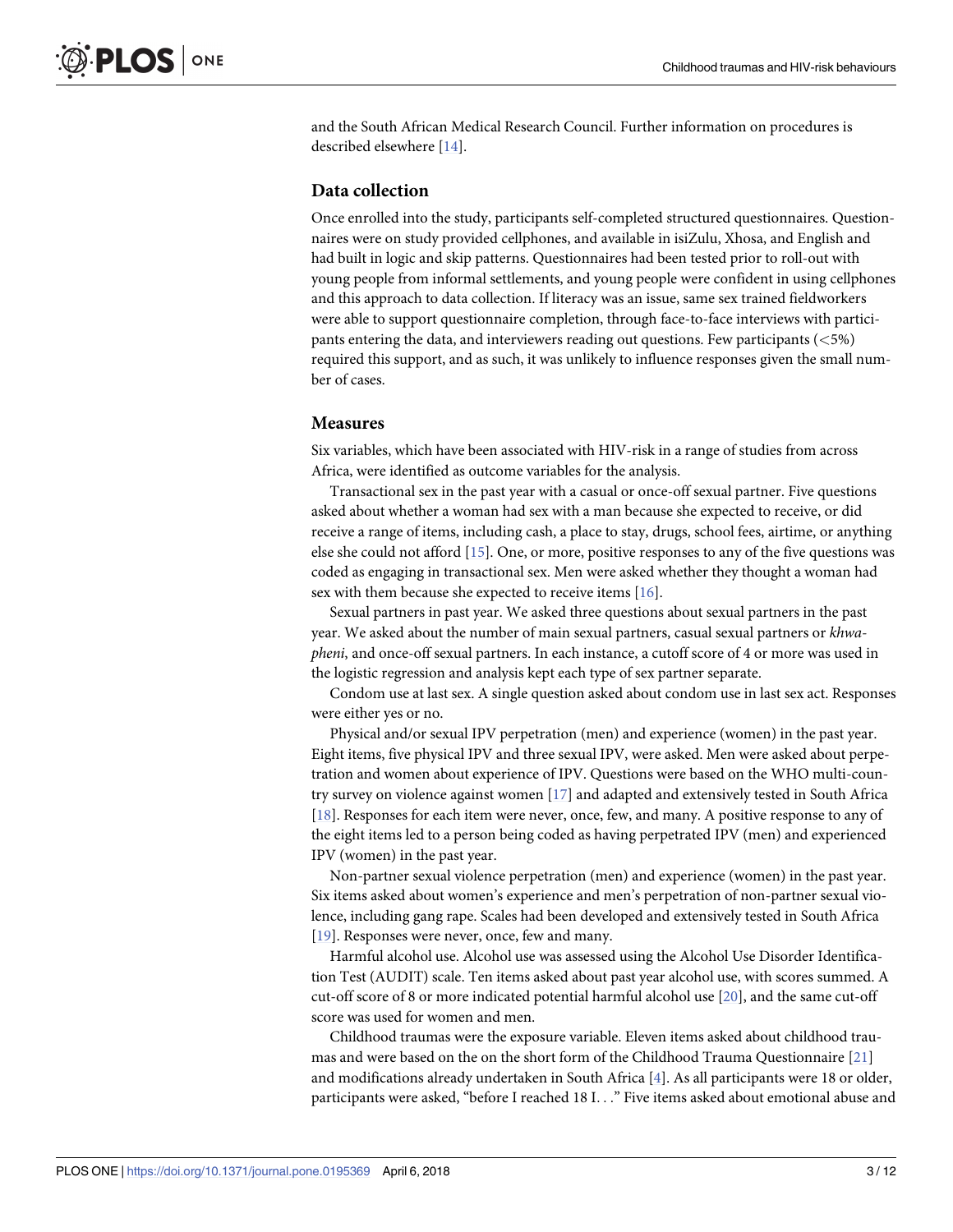<span id="page-3-0"></span>neglect. Three items asked about physical abuse and witnessing of violence. Three items asked about experiencing sexual abuse. Responses were on a four-point Likert scale, never, sometimes, often, very often.

Childhood traumas were summarized in four ways. First, each type of trauma (emotional, physical, sexual) was dichotomized into a never/ever binary. Second, a straight score of severity for each type of trauma was created through simple summation of scores for individual items. Third, the range of traumas was assessed by classifying participants into those who had experienced no trauma, only one type, two types, or all three types. Finally, a direct summation of all items provided an overall childhood trauma severity score.

Socio-demographic measures includes age, educational level including whether a person had passed matric (high school leaving), and household food insecurity. Depression was assessed using The Centre for Epidemiologic Studies Depression Scale (CES-D) scale [\[22\]](#page-10-0) and had been used in South Africa previously [[23](#page-10-0), [24](#page-10-0)]. Twenty items asked about depressive symptoms in the past week, with responses ranging from never to everyday ( $\alpha$  = 0.88).

#### **Analysis**

Men and women were analysed separately, and analyses included adjustment for cluster sampling. Descriptive statistics for the socio-demographic measures and each HIV-risk behaviour were first constructed. We then compiled descriptive statistics of the different forms of childhood traumas, including summaries for each type and the range of traumas.

For analysis, Gaussian regression models, reporting odds ratios and adjusting for clustering, age education, current food security, earnings, depressive symptoms, length of time living in community and study arm, were constructed for each HIV-risk behaviour. Model 1 examined whether a person had experienced childhood trauma (emotional, physical, sexual) at all and whether it was significantly associated with each HIV-risk variable. In model 2, each childhood trauma was treated as a score to indicate the severity of the trauma and assessment was made as to whether this independently predicted each HIV-risk behaviour. Model 3 assessed whether the range of traumas experienced was independently associated with each HIV-risk behaviour. Model 4 looked at overall severity of childhood trauma and its relationship to each HIV-risk behaviour.

#### **Results**

In total 680 women and 677 men were recruited into the study. There were few differences between women and men in terms of age and education level [\(Table](#page-4-0) 1). More men than women reported HIV-risk behaviours, particularly transactional sex with a causal or once-off partner, and the number of all sexual partners in the past year. Condom use in the last year was similar, as was IPV experience/ perpetration and non-partner sexual violence experience/ perpetration. Men reported higher levels of harmful alcohol use than women (43.3% and 23.1% respectively). Mean AUDIT scores for men were 7.8 (min-max scores 0–40), and for women 4.3 (min-max scores 0–38).

Overall prevalence of childhood traumas were high. [Table](#page-5-0) 2 shows the distribution of different forms of childhood abuse. Emotional abuse was very common with almost three-quarters of women (72.4%) and just over three-quarters of men (77.9%) reporting emotional abuse or neglect growing up. All types of emotional abuse were common, with the exception of parents being "too drunk or drugged to look after me", where only around one quarter of women and men reported this. Physical abuse and witnessing of violence in the home was common and reported by about three quarters of participants. The most common form of physical abuse was being beaten with a belt, stick, or something hard, with about two-thirds of women and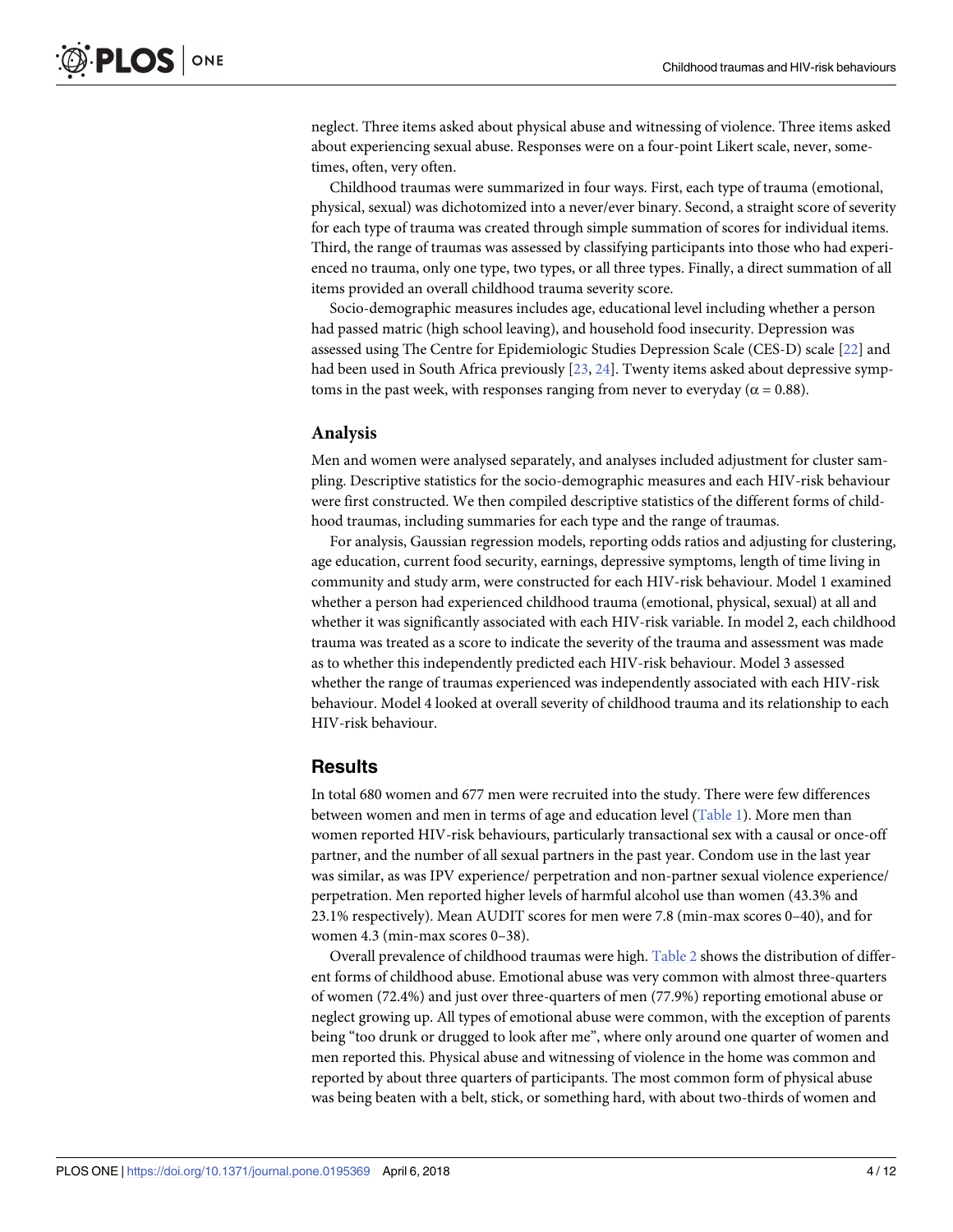|                                                              | Women $(n = 680)$  | Men $(n = 677)$    |  |
|--------------------------------------------------------------|--------------------|--------------------|--|
| Socio-demographics                                           | $n\left(\%\right)$ | $n$ <sup>(%)</sup> |  |
| Age: 18-19                                                   | 84(12.4)           | 70(10.3)           |  |
| $20 - 24$                                                    | 325(47.8)          | 355(52.4)          |  |
| $25 - 30$                                                    | 271(39.9)          | 252(37.2)          |  |
| <b>Education Primary only</b>                                | 55(8.1)            | 77(11.4)           |  |
| Secondary (no matric)                                        | 419(61.6)          | 393(58.1)          |  |
| Matric or beyond                                             | 206(30.3)          | 207(30.6)          |  |
| HIV-risk behaviours                                          |                    |                    |  |
| Transactional sex past 12m                                   | 275(42.6)          | 338(50.7)          |  |
| 4 or more main sexual partners past 12m                      | 61(9.5)            | 156(23.4)          |  |
| 4 or more causal sexual partners past 12m                    | 19(3.0)            | 122(18.3)          |  |
| 4 or more once off sexual partner past 12m                   | 13(2.0)            | 129(19.3)          |  |
| Condom use at last sex                                       | 320(54.1)          | 395(60.3)          |  |
| IPV experience/perpetration past 12m                         | 443(65.2)          | 384(56.9)          |  |
| Non-partner sexual violence experience/perpetration past 12m | 224(32.9)          | 262(38.8)          |  |
| Harmful alcohol use                                          | 157(23.1)          | 294(43.4)          |  |
| Mean alcohol use scores (range)                              | $4.3(0-38)$        | $7.8(0-40)$        |  |

<span id="page-4-0"></span>**[Table](#page-3-0) 1. Distribution of socio-demographic characteristics and HIV-risk behaviours amongst women and men.**

<https://doi.org/10.1371/journal.pone.0195369.t001>

men reporting having experienced this at least once. Sexual abuse was the least form of childhood trauma, although still very high. One third of women (36.0%) and almost a half of men (47.9%) reported at least one type of sexual abuse. Experiencing more than one form of childhood abuse was also common. For women, 39.1% reported two forms of childhood abuse, and 27.7% three types of childhood abuse, while for men 31.6% reported two forms, and 40.2% all three forms of childhood abuse.

For women, transactional sex in the past year was associated with ever experiencing emotional abuse, severity of emotional abuse, ever experiencing sexual abuse, and severity of sexual abuse [\(Table](#page-6-0) 3). Having four or more main sexual partners in the past year, and having four or more casual sexual partners in the past year were both associated with any sexual abuse, and severity of sexual abuse for women. Women reporting more than four once-off sexual partners in the past year were more likely to report ever being sexually abused. Non-condom use was associated with ever experiencing emotional abuse, and ever experiencing physical abuse. Past year IPV experience was associated with any emotional abuse, ever physical abuse, severity of physical abuse, any sexual abuse and severity of sexual abuse in childhood. Experience of nonpartner sexual violence and harmful alcohol use were both associated with any emotional abuse, severity of emotional abuse, any physical abuse and severity of physical abuse, and any sexual abuse and severity of sexual abuse.

For men, transactional sex in the past year was associated with ever experiencing emotional abuse and severity of emotional abuse, severity of physical abuse, and any sexual abuse, and severity of sexual abuse. Four or more main sexual partners in the past year was associated with severity of emotional abuse, any physical abuse, severity of physical abuse, any sexual abuse and severity of sexual abuse. Four or more casual sexual partners in the past year was associated with any emotional violence and severity of emotional violence, severity of physical violence, and any sexual abuse, and severity of sexual abuse. Four or more once-off sexual partners was associated with any emotional abuse, severity of emotional abuse, any physical abuse, and any sexual abuse, and severity of sexual abuse. Not using a condom at last sex was associated with any experience of physical abuse. Perpetration of IPV and non-partner sexual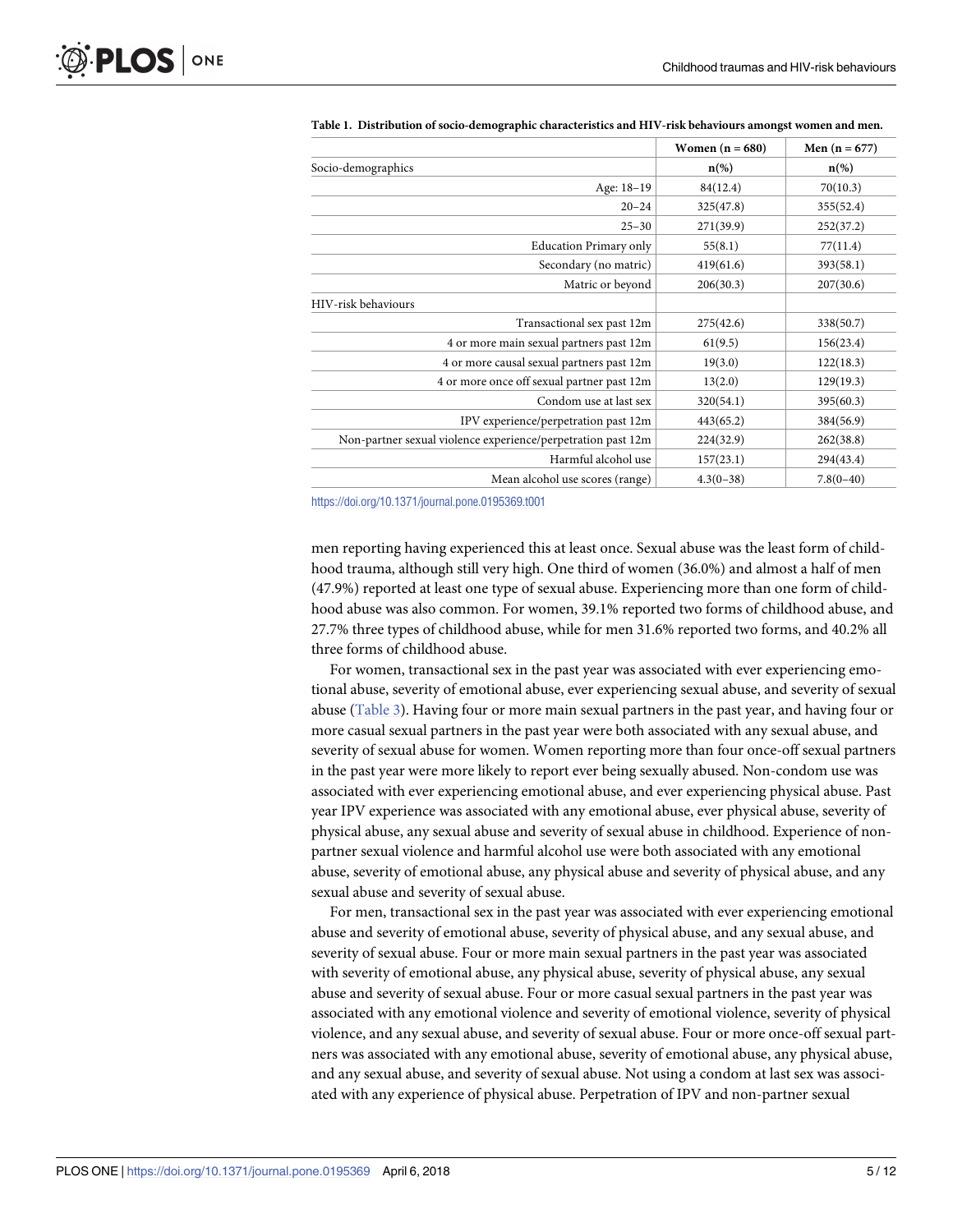#### **[Table](#page-3-0) 2. Frequency and range of childhood traumas amongst women and men.**

<span id="page-5-0"></span>PLOS ONE

|                                                                                         | Women           |                      |                       |                                   | Men             |                      |                                  |                                   |  |
|-----------------------------------------------------------------------------------------|-----------------|----------------------|-----------------------|-----------------------------------|-----------------|----------------------|----------------------------------|-----------------------------------|--|
| <b>Emotional abuse/neglect</b>                                                          | Never, n<br>(%) | Sometimes, n<br>(% ) | Often, $n\frac{6}{6}$ | Very often,<br>$n$ <sup>(%)</sup> | Never, n<br>(%) | Sometimes, n<br>(% ) | Often, $n$ (%)                   | Very often,<br>$n\left(\%\right)$ |  |
| I lived in different households at different times                                      | 406(59.7)       | 169(24.9)            | 63(9.3)               | 42(6.2)                           | 355(52.6)       | 203(30.1)            | 67(9.9)                          | 50(7.4)                           |  |
| I was told I was lazy or stupid or weak by<br>someone in my family                      | 384(56.5)       | 180(26.5)            | 72(10.6)              | 44(6.5)                           | 360(53.3)       | 220(32.6)            | 49(7.3)                          | 46(6.8)                           |  |
| I was insulted or humiliated by someone in my<br>family in front of other people        | 398(58.5)       | 185(27.2)            | 51(7.5)               | 46(6.8)                           | 382(56.6)       | 197(29.2)            | 51(7.6)                          | 45(6.7)                           |  |
| one or both of my parents were too drunk or<br>drugged to take care of me               | 552(81.2)       | 69(10.2)             | 28(4.1)               | 31(4.6)                           | 497(73.6)       | 101(15.0)            | 45(6.7)                          | 32(4.7)                           |  |
| I spent time outside the home and none of the<br>adults at home knew where I was        | 487(71.6)       | 139(20.4)            | 38(5.6)               | 16(2.4)                           | 383(56.7)       | 213(31.6)            | 47(7.0)                          | 32(4.7)                           |  |
| Physical abuse/witnessing                                                               |                 |                      |                       |                                   |                 |                      |                                  |                                   |  |
| I saw or heard my mother being beaten by her<br>husband or boyfriend                    | 476(70.0)       | 128(18.8)            | 39(5.7)               | 37(5.4)                           | 439(65.0)       | 143(21.2)            | 54(8.0)                          | 39(5.8)                           |  |
| I was beaten at home with a belt or stick or whip<br>or something else which was hard   | 262(38.5)       | 275(40.4)            | 72(10.6)              | 71(10.4)                          | 223(33.0)       | 289(42.8)            | 88(13.0)                         | 75(11.1)                          |  |
| I was beaten so hard at home that it left a mark<br>or bruise                           | 428(62.9)       | 154(22.7)            | 55(8.1)               | 43(6.3)                           | 412(61.0)       | 177(26.2)            | 44(6.5)                          | 42(6.2)                           |  |
| Sexual abuse                                                                            |                 |                      |                       |                                   |                 |                      |                                  |                                   |  |
| someone touched my buttocks or genitals or<br>made me touch them when I did not want to | 545(80.2)       | 102(15.0)            | 21(3.1)               | 12(1.8)                           | 474(70.2)       | 139(20.6)            | 38(5.6)                          | 24(3.6)                           |  |
| I had sex with a wo(man) who was more than 5<br>years older than me                     | 533(78.4)       | 77(11.3)             | 46(6.8)               | 24(3.5)                           | 460(68.2)       | 153(22.7)            | 44(6.5)                          | 18(2.7)                           |  |
| I had sex with someone because I was threatened<br>or frightened or forced              | 567(83.4)       | 65(9.6)              | 31(4.6)               | 17(2.5)                           | 554(82.1)       | 82(12.2)             | 26(3.9)                          | 13(1.9)                           |  |
|                                                                                         | Never, n<br>(%) | Ever, $(n\%)$        |                       |                                   | Never, n<br>(%) | Ever, $(n\%)$        |                                  |                                   |  |
| Emotional abuse ever                                                                    | 188(27.7)       | 492(72.4)            |                       |                                   | 154(22.8)       | 521(77.9)            |                                  |                                   |  |
| Physical abuse ever                                                                     | 197(29.0)       | 483(71.0)            |                       |                                   | 167(24.7)       | 508(75.3)            |                                  |                                   |  |
| Sexual abuse ever                                                                       | 435(64.0)       | 245(36.0)            |                       |                                   | 352(52.2)       | 323(47.9)            |                                  |                                   |  |
| <b>Range of Abuse</b>                                                                   | None n<br>(%)   | One Form, n<br>(% )  | Two Forms,<br>$n$ (%) | Three<br>Forms, $n$ (%)           | None n<br>(%)   | One Form, n<br>(% )  | Two Forms,<br>$n$ <sup>(%)</sup> | Three<br>Forms, $n$ (%)           |  |
|                                                                                         | 102(15.0)       | 124(18.2)            | 266(39.1)             | 188(27.7)                         | 78(11.6)        | 113(16.7)            | 213(31.6)                        | 271(40.2)                         |  |

<https://doi.org/10.1371/journal.pone.0195369.t002>

violence and harmful alcohol use were all associated with ever experiencing emotional abuse, severity of emotional abuse, ever physical abuse, severity of physical abuse, and ever sexual abuse. IPV perpetration, and non-partner sexual violence perpetration was also associated with severity of sexual abuse.

For women the range of childhood abuse experienced was significantly associated with transactional sex, four or more main sexual partners, four or more causal sexual partners, experiencing IPV, non-partner sexual violence, not using a condom use at last sex and harmful alcohol use. The overall severity of childhood trauma for women was associated with transactional sex, four or more casual partners in the past year, past year experience of IPV, nonpartner sexual violence, and harmful alcohol use. For men, the range of childhood abuse experienced and overall childhood trauma scores had similar associations. They were both independently associated with transactional sex, four or more main partners, casual partners or once off partners, and IPV and non-partner violence perpetration, and harmful alcohol use. The range of childhood abuse experienced for men was also independently associated with not using a condom at last sex.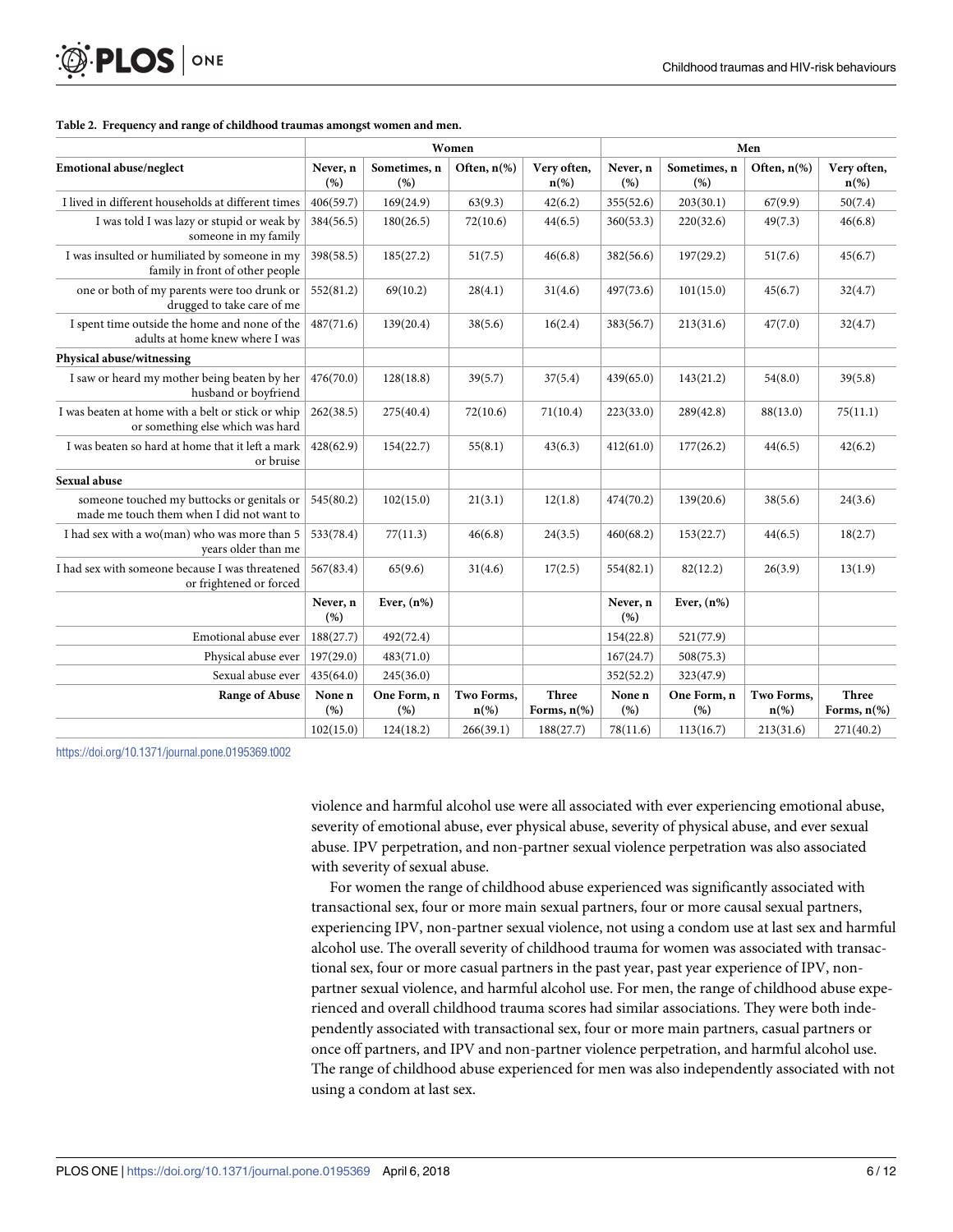|                                                  | <b>Emotional abuse</b><br>ever (model 1) | <b>Emotional abuse</b><br>score (model 2) | Physical abuse<br>ever (model 1)      | Physical abuse<br>score (model<br>2)  | Sexual abuse<br>ever (model<br>1)      | Sexual abuse<br>score (model<br>2)     | Range of abuse<br>(none-three,<br>model 3) | Childhood<br>trauma score<br>(mod 4)   |
|--------------------------------------------------|------------------------------------------|-------------------------------------------|---------------------------------------|---------------------------------------|----------------------------------------|----------------------------------------|--------------------------------------------|----------------------------------------|
| Women                                            | $aOR(95\%CI)$                            | aOR(95%CI)                                | aOR(95%CI)                            | aOR(95%CI)                            | $aOR(95\%CI)$                          | $aOR(95\%CI)$                          | $aOR(95\%CI)$                              | $aOR(95\%CI)$                          |
| Transactional sex                                | $1.85(1.25 -$<br>$2.75$ <sup>**</sup>    | $1.14(1.06 -$<br>$1.22$ )***              | $1.17(0.80 -$<br>1.69)                | $1.06(0.97 - 1.16)$                   | $1.52(1.07 -$<br>$2.16$ <sup>*</sup>   | $1.23(1.09 -$<br>$1.39$ <sup>**</sup>  | $1.30(1.09 -$<br>$1.55$ <sup>**</sup>      | $1.07(1.03 -$<br>$1.11$ <sup>***</sup> |
| Main partners<br>past12m                         | $1.16(0.60 - 2.24)$                      | $1.06(0.96 - 1.17)$                       | $1.09(0.58 -$<br>2.05)                | $1.04(0.91 - 1.20)$                   | $2.44(1.38 -$<br>$4.29$ <sup>**</sup>  | $1.19(1.03 -$<br>$(1.38)^*$            | $1.35(0.99 - 1.84)$                        | $1.04(0.99 - 1.10)$                    |
| Casual partners<br>past12m                       | $1.87(0.50 - 7.00)$                      | $1.16(0.98 - 1.38)$                       | $0.99(0.33 -$<br>2.98)                | $1.12(0.90 - 1.40)$                   | $6.17(2.05 -$<br>$18.51$ <sup>**</sup> | $1.25(1.00 -$<br>$1.56$ <sup>*</sup>   | $2.00(1.08 - 3.71)^*$                      | $1.09(1.00-1.18)$                      |
| Once off sexual<br>partners past12m              | $1.85(0.38 - 9.08)$                      | $1.11(0.90 - 1.37)$                       | $1.10(0.28 -$<br>4.33)                | $1.03(0.77 - 1.38)$                   | $4.74(1.34 -$<br>$16.78$ <sup>*</sup>  | $1.13(0.83 -$<br>1.53)                 | $1.89(0.90 - 3.96)$                        | $1.05(0.94 - 1.17)$                    |
| Condom use at last<br>sex                        | $0.68(0.46 - 1.01)^*$                    | $0.97(0.91 - 1.04)$                       | $0.60(0.41 -$<br>$(0.88)$ **          | $0.97(0.89 - 1.06)$                   | $1.07(0.75 -$<br>1.52)                 | $0.98(0.88 -$<br>1.10)                 | $0.84(0.71 - 1.00)$                        | $0.99(0.95 - 1.02)$                    |
| IPV (experience)                                 | $1.76(1.21 -$<br>$2.56$ <sup>**</sup>    | $1.06(0.99 - 1.14)$                       | $2.16(1.51 -$<br>$(3.10)$ ***         | $1.13(1.02 -$<br>$1.25$ <sup>**</sup> | $1.44(1.00 -$<br>$2.08$ <sup>*</sup>   | $1.17(1.02 -$<br>$1.34)$ *             | $1.46(1.23 -$<br>$1.74$ <sup>***</sup>     | $1.05(1.01-1.10)$ **                   |
| Non-partner sexual<br>violence (experience)      | $2.67(1.69 -$<br>$(4.21)$ ***            | $1.22(1.14-$<br>$(1.31)$ ***              | $1.66(1.11 -$<br>$(2.48)$ **          | $1.15(1.05 -$<br>$1.26$ <sup>**</sup> | $2.71(1.90 -$<br>$(3.88)$ ***          | $1.33(1.18-$<br>$(1.50)$ ***           | $1.81(1.48 -$<br>$(2.21)$ ***              | $1.11(1.07 -$<br>$1.15)$ ***           |
| Harmful alcohol use                              | $2.74(1.61 -$<br>$(4.68)$ ***            | $1.19(1.11 -$<br>$1.29$ <sup>***</sup>    | $1.96(1.21 -$<br>$(3.19)$ **          | $1.14(1.04 -$<br>$1.26$ <sup>**</sup> | $2.26(1.51 -$<br>$(3.39)$ ***          | $1.30(1.15-$<br>$1.46$ <sup>***</sup>  | $1.80(1.42 -$<br>$(2.28)$ ***              | $1.10(1.06 -$<br>$(1.14)$ ***          |
|                                                  |                                          |                                           |                                       |                                       |                                        |                                        |                                            |                                        |
|                                                  | <b>Emotional abuse</b><br>ever (model 1) | <b>Emotional abuse</b><br>score (model 2) | Physical abuse<br>ever (model 1)      | Physical abuse<br>score (model<br>2)  | Sexual abuse<br>ever (model<br>1)      | Sexual abuse<br>score (model<br>2)     | Range of abuse<br>(none-three,<br>model 3) | Childhood<br>trauma score<br>(mod 4)   |
| Men                                              | $aOR(95\%CI)$                            | aOR(95%CI)                                | $aOR(95\%CI)$                         | aOR(95%CI)                            | aOR(95%CI)                             | aOR(95%CI)                             | $aOR(95\%CI)$                              | aOR(95%CI)                             |
| Transactional sex                                | $1.72(1.15 -$<br>$(2.58)$ **             | $1.18(1.10 -$<br>$1.26$ <sup>***</sup>    | $1.36(0.93 -$<br>1.98)                | $1.09(1.00 -$<br>$1.19$ <sup>*</sup>  | $2.90(2.07 -$<br>$(4.05)$ ***          | $1.52(1.32 -$<br>$1.74$ <sup>***</sup> | $1.54(1.30 -$<br>$1.84$ <sup>***</sup>     | $1.09(1.06 -$<br>$(1.13)$ ***          |
| Main partners<br>past12m                         | $1.24(0.77-1.99)$                        | $1.11(1.03-1.19)$ **                      | $1.19(0.76 -$<br>1.85)                | $1.11(1.01 -$<br>$1.22)$ <sup>*</sup> | $2.63(1.76 -$<br>$(3.91)$ ***          | $1.29(1.15 -$<br>$(1.46)$ ***          | $1.39(1.13 -$<br>$1.71)$ **                | $1.07(1.03 - 1.11)^{**}$               |
| Casual partners<br>past12m                       | $1.79(1.01 - 3.17)^{*}$                  | $1.14(1.05-1.23)$ **                      | $1.59(0.95 -$<br>2.69)                | $1.13(1.02 -$<br>$1.25)$ <sup>*</sup> | $2.57(1.65 -$<br>$4.00$ <sup>***</sup> | $1.31(1.15-$<br>$(1.48)$ ***           | $1.57(1.23 -$<br>$(2.01)$ ***              | $1.08(1.04 -$<br>$1.12$ <sup>***</sup> |
| Once off sexual<br>partners past12m              | $2.04(1.14 - 3.66)^*$                    | $1.10(1.02 - 1.19)^*$                     | $1.65(0.98 -$<br>2.77)                | $1.10(0.99 - 1.21)$                   | $2.82(1.81 -$<br>$(4.40)$ ***          | $1.32(1.16-$<br>$(1.50)$ ***           | $1.67(1.31 -$<br>$2.14)$ ***               | $1.06(1.02 - 1.11)^{**}$               |
| Condom use at last<br>sex                        | $0.85(0.56 - 1.28)$                      | $0.95(0.89 - 1.01)$                       | $0.58(0.39 -$<br>$0.86$ <sup>**</sup> | $0.95(0.87 - 1.03)$                   | $0.87(0.63 -$<br>1.21)                 | $0.99(0.89 -$<br>1.10)                 | $0.84(0.71 - 1.00)^*$                      | $0.98(0.95 - 1.01)$                    |
| IPV (perpetration)                               | $2.02(1.36 -$<br>$(2.99)$ ***            | $1.14(1.06 -$<br>$1.22$ <sup>***</sup>    | $1.91(1.32 -$<br>$2.77$ )**           | $1.16(1.06 -$<br>$1.27$ <sup>**</sup> | $2.32(1.67 -$<br>$3.22)***$            | $1.39(1.21 -$<br>$(1.58)$ ***          | $1.60(1.35 -$<br>$(1.89)$ ***              | $1.09(1.05 -$<br>$1.13)$ ***           |
| Non-partner sexual<br>violence<br>(perpetration) | $2.21(1.42 -$<br>$3.45$ <sup>***</sup>   | $1.17(1.10 -$<br>$1.25$ <sup>***</sup>    | $1.85(1.23 -$<br>$2.77$ )**           | $1.15(1.05 -$<br>$1.25$ <sup>**</sup> | $3.98(2.80 -$<br>$(5.67)$ ***          | $1.68(1.47 -$<br>$(1.92)$ ***          | $1.92(1.58 -$<br>$(2.34)$ ***              | $1.11(1.07 -$<br>$1.15)$ ***           |

#### <span id="page-6-0"></span>[Table](#page-4-0) 3. Adjusted odds ratios for women and men for each HIV-risk behaviour and form of childhood trauma.

All models control for: age, education, food security, earnings, depression, intervention arm, length of time living in community

Levels of significance:

p*<*0.05;

p*<*0.01;

p*<*0.0001

<https://doi.org/10.1371/journal.pone.0195369.t003>

### **Discussion**

The experience of violence and abuse during childhood for this vulnerable, and relatively young population, was exceedingly high: 75.0% of women and 88.4% of men reported experiencing any childhood trauma. All forms of childhood trauma were associated with a range of current HIV-risk behaviours, and this was true for ever experiencing a variety of types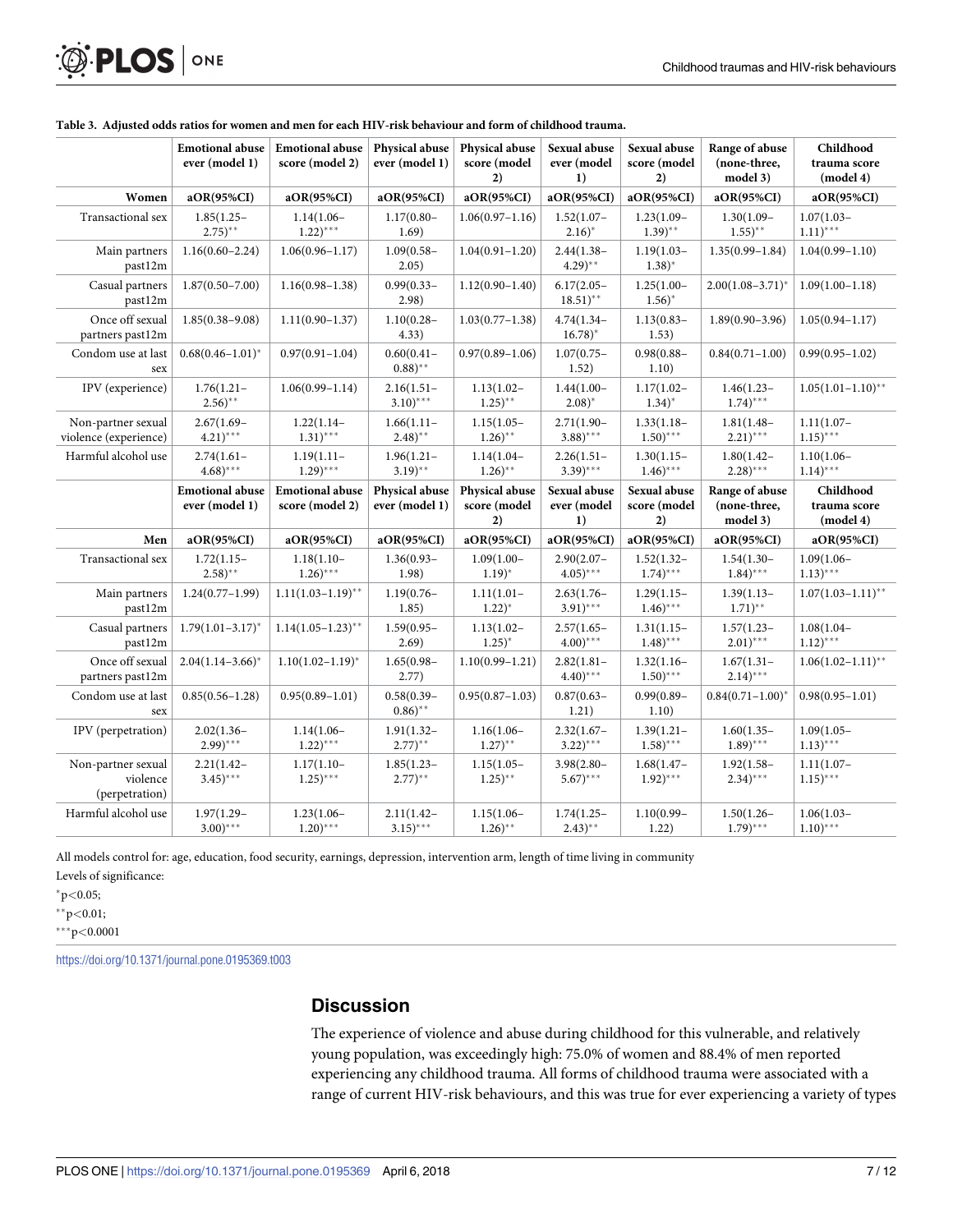<span id="page-7-0"></span>of trauma, the severity of trauma, the range of traumas experienced, and overall severity of childhood trauma.

The high prevalence of childhood trauma observed here is somewhat higher than other studies in South Africa, suggesting that childhood abuse remains a major challenge that needs tackling in South Africa. It also reinforces the growing evidence suggesting informal settlements are particular sites of vulnerability for childhood trauma [[13](#page-10-0)] as well as sites of poor health more widely [[11](#page-10-0)], and yet under-resourced in terms of access to services and less focused on by interventions [\[10,](#page-10-0) [12,](#page-10-0) [25\]](#page-10-0). The models adjusted for length of residency in the community, but did not specifically assess where participants had grown up, nor where they had experienced the childhood traumas they reported.

For men, there was a much higher prevalence of sexual abuse in childhood than in many other studies in South Africa. In this study, 47.9% of men reported any form of childhood sexual abuse. This is much higher than a younger, rural cohort, where 16.7% reported any sexual abuse  $[4]$ , and 9% in a much younger  $(10-17)$  probability sample  $[3]$  $[3]$  $[3]$ . While in a representative household sample of men in South Africa, 9.6% reported any sexual victimisation (rape) by a man [[26](#page-10-0)]. However, the rate of sexual abuse seen is only slightly higher than a school-based survey where 36.8% of male students reported any form of sexual abuse [\[27\]](#page-10-0). The high levels of reported sexual abuse was not driven by any single item; 29.8% reported being touched against their will, 31.9% reported sex with woman 5 years older, and 17.9% reported being raped and coerced into sex, suggesting that it was not an issue with translation or comprehension of questions.

The analysis suggests that broadly for women and men, all forms of childhood traumas are associated with current HIV-risk behaviours. This relationship holds true whether the analysis is looking at ever experience of different forms of childhood trauma, or the severity of childhood traumas experienced. This reflects a growing body of global research that also outlines the close relationship between childhood trauma and HIV-vulnerability for women and men [\[4–6](#page-9-0), [28](#page-10-0)].

There was some variation in the relationships across women and men however. For women and men sexual abuse was independently associated with all HIV-risk behaviours (apart from condom use), reflecting the fact that sexual abuse seems to be a major driver of long-term health impact. For women, the number of past year sex partners tended not to be as strongly associated with physical or emotional abuse, or the range or overall severity of childhood trauma, but this was not the case with men. This may reflect different approaches to internalizing and externalizing of behaviours, whereby there is a tendency for men to externalize traumatic behaviours, while women internalize following traumatic experiences [\[28\]](#page-10-0).

It was also evident from the analysis that the range of childhood trauma (model 3) and the cumulative severity of childhood trauma (model 4) were both independently associated with HIV-risk. In other populations, including those experiencing significant trauma during adulthood, a similar relationship is seen  $[28–30]$  $[28–30]$  $[28–30]$ , suggesting that the impact of childhood traumas continues to shape people's lives over and above any subsequent traumatic experiences. Furthermore, approximately two-thirds of women and men experienced two or more types of trauma, highlighting the close overlap between different trauma types and that there is likely to be a cumulative impact.

The analysis also highlighted how women and men who experienced physical abuse or witnessed violence in their home were more likely to perpetrate IPV (men) or experience it (women) later in life. This co-occurrence of physical abuse and witnessing violence in childhood is increasingly recognized as a key driver of IPV [\[31\]](#page-11-0) and has been seen in multiple set-tings globally [\[8](#page-9-0), [31\]](#page-11-0).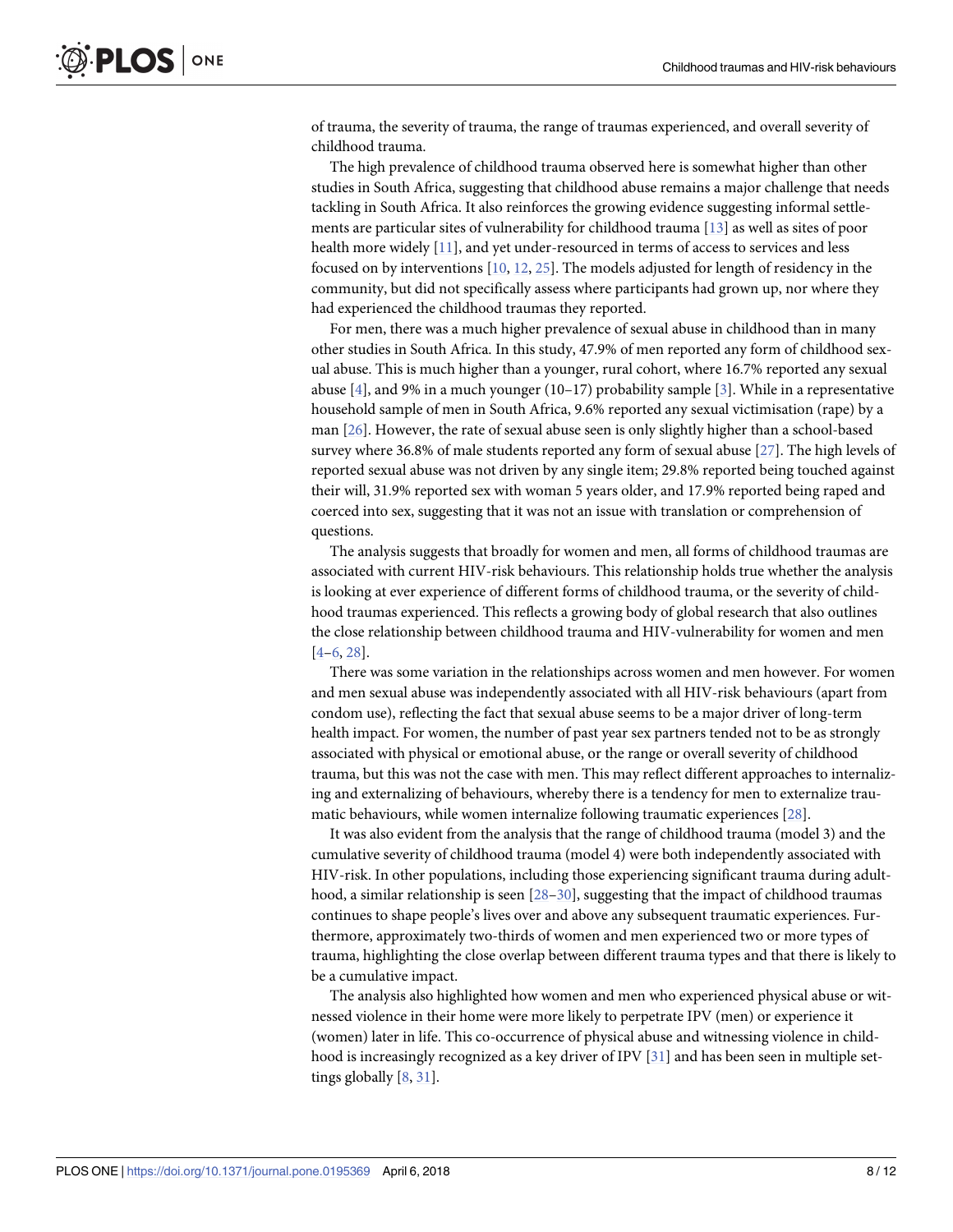<span id="page-8-0"></span>The data suggested that there were weaker relationships between childhood traumas and condom use at last sex for women and men. For women not using a condom at last sex was only associated with ever emotional abuse, ever physical abuse, and the range of abuse experienced. While for men, it was only associated with ever physical abuse and the range of abuse experienced. There are a number of possible explanations for the relatively weak associations compared to other HIV-risk behaviours examined. First, we did not control for type of partner that people reported last having sex with. Condom use amongst couples trying to get pregnant, in long-term relationships, or women on long-term contraceptives will decrease [[32](#page-11-0), [33](#page-11-0)]. Second, condom use is often poorly reported in surveys, and as such these relationships are poorly understood.

The exceedingly high levels of sexual abuse amongst this sample, alongside the particularly consistent and strong relationship between sexual abuse and HIV-risk behaviours in this population, as well in other studies, highlights sexual abuse in childhood as a key driver of poor health [\[6,](#page-9-0) [34\]](#page-11-0) and suggests there is need for further research on this topic. At a very basic level, understanding why the levels of sexual abuse in the population are so high is critical. In addition, this study did not ask about the sex of perpetrators of sexual abuse (apart from in one item). There is research in South Africa showing that boys and young men experience sexual abuse by women as well as men [[26](#page-10-0), [35](#page-11-0)]. There may be important differences by sex of perpetrator in terms of prevalence, and long-term impacts. Understanding the prevalence, forms and impacts of childhood sexual abuse amongst young men and boys remains a key research challenge to enable a meaningful response to be constructed.

There are a number of limitations to the study. Data are cross-sectional and as such relationships may be bi-directional, and longitudinal studies are required to establish the temporality of associations. The retrospective nature of questions may mean reporting of childhood experiences is weaker, and there may be some level of confusion around when specific acts occurred i.e. before or after the age of 18 for some participants. Studies suggest that recall bias may lead to an under-reporting of events in childhood [[36\]](#page-11-0), as such, the impact of retrospective reporting of childhood traumas on the analysis is unclear, again suggesting the need for prospective studies. Finally, the sample were self-selecting into an intervention evaluation and are therefore not representative of the population of young people living in urban informal settlements. Inclusion criteria mean those in formal employment or school were not included in the study.

The analysis highlights the importance of reducing all forms of childhood traumas as a way to reduce subsequent HIV-risk amongst young women and men. An increasing number of interventions have shown the potential to reduce harsh parenting across the global south [\[37\]](#page-11-0) and modifying and implementing these in informal settlements remains a critical challenge. Another response to this analysis is to consider how the range of current HIV and IPV-prevention interventions already being implemented can include components on reducing the traumatic effects of childhood trauma as part of their wider intervention. A range of traumafocused cognitive behavioural interventions [[38,](#page-11-0) [39](#page-11-0)] may have an important role to play in achieving this.

#### **Conclusion**

Despite the huge challenges for people living in informal settlements such as poverty, gender inequalities, and lack of access to services, which independently shape HIV-risk behaviours, this study highlights that childhood traumas remained a salient driver of HIV-risk behaviours amongst young people. As the analysis showed, young people's experiences of all forms of childhood trauma, specifically emotional abuse and neglect, physical abuse, and sexual abuse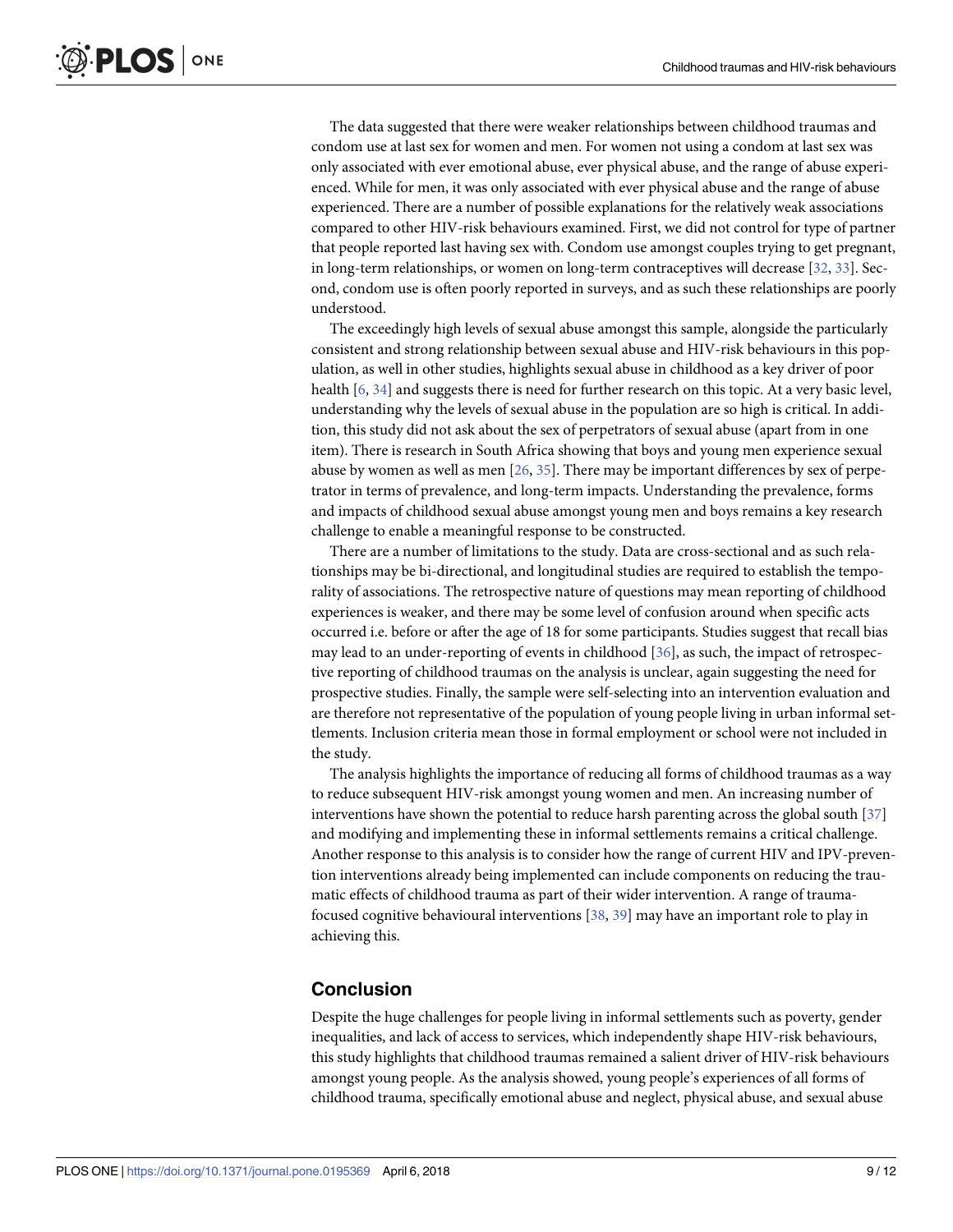<span id="page-9-0"></span>were exceedingly high in this population. Additionally, there were incredibly consistent findings across women and men, whereby childhood traumas, assessed in a wide variety of ways were consistently associated with a range of HIV-risk behaviours. As such, despite the immediacy of many of the problems of young people living in informal settlements, there remains a pressing need to reduce the experiences of childhood traumas and their long-term effects.

# **Supporting information**

**S1 [File.](http://www.plosone.org/article/fetchSingleRepresentation.action?uri=info:doi/10.1371/journal.pone.0195369.s001) Dataset for analysis of women.** (CSV)

**S2 [File.](http://www.plosone.org/article/fetchSingleRepresentation.action?uri=info:doi/10.1371/journal.pone.0195369.s002) Dataset for analysis of men.** (CSV)

## **Acknowledgments**

Thanks are due to the participants for providing their time and information for this study.

## **Author Contributions**

**Conceptualization:** Andrew Gibbs, Laura Washington, Samantha Willan, Nwabisa Shai, Rachel Jewkes.

**Formal analysis:** Andrew Gibbs, Kristin Dunkle.

**Funding acquisition:** Andrew Gibbs, Rachel Jewkes.

**Methodology:** Andrew Gibbs, Kristin Dunkle.

**Project administration:** Andrew Gibbs, Laura Washington, Nwabisa Shai.

**Supervision:** Kristin Dunkle, Rachel Jewkes.

**Writing – original draft:** Andrew Gibbs.

**Writing – review & editing:** Kristin Dunkle, Laura Washington, Samantha Willan, Nwabisa Shai, Rachel Jewkes.

#### **References**

- **[1](#page-0-0).** Hillis S, Mercy J, Amobi A, Kress H. Global prevalence of past-year violence against children: a systematic review and minimum estimates. Pediatrics. 2016; 137(3):1–13.
- **[2](#page-0-0).** Unicef. Hidden in plain sight: A statistical analysis of violence against children. 2014.
- **[3](#page-1-0).** Meinck F, Cluver LD, Boyes ME, Loening-Voysey H. Physical, emotional and sexual adolescent abuse victimisation in South Africa: prevalence, incidence, perpetrators and locations. Journal of epidemiology and community health. 2016; 70(9):910–6.
- **[4](#page-1-0).** Jewkes RK, Dunkle K, Nduna M, Jama PN, Puren A. Associations between childhood adversity and depression, substance abuse and HIV and HSV2 incident infections in rural South African youth. Child abuse & neglect. 2010; 34(11):833–41.
- **[5](#page-1-0).** Norman RE, Byambaa M, De R, Butchart A, Scott J, Vos T. The long-term health consequences of child physical abuse, emotional abuse, and neglect: a systematic review and meta-analysis. PLoS Med. 2012; 9(11):e1001349. <https://doi.org/10.1371/journal.pmed.1001349> PMID: [23209385](http://www.ncbi.nlm.nih.gov/pubmed/23209385)
- **[6](#page-1-0).** Arriola KR, Louden T, Doldren MA, Fortenberry RM. A meta-analysis of the relationship of child sexual abuse to HIV risk behavior among women. Child abuse & neglect. 2005; 29(6):725–46.
- **[7](#page-1-0).** Fonseka RW, Minnis AM, Gomez AM. Impact of adverse childhood experiences on intimate partner violence perpetration among Sri Lankan men. Plos One. 2015; 10(8):e0136321. [https://doi.org/10.1371/](https://doi.org/10.1371/journal.pone.0136321) [journal.pone.0136321](https://doi.org/10.1371/journal.pone.0136321) PMID: [26295577](http://www.ncbi.nlm.nih.gov/pubmed/26295577)
- **[8](#page-1-0).** Fleming PJ, McCleary-Sills J, Morton M, Levtov R, Heilman B, Barker G. Risk Factors for Men's Lifetime Perpetration of Physical Violence against Intimate Partners: Results from the International Men and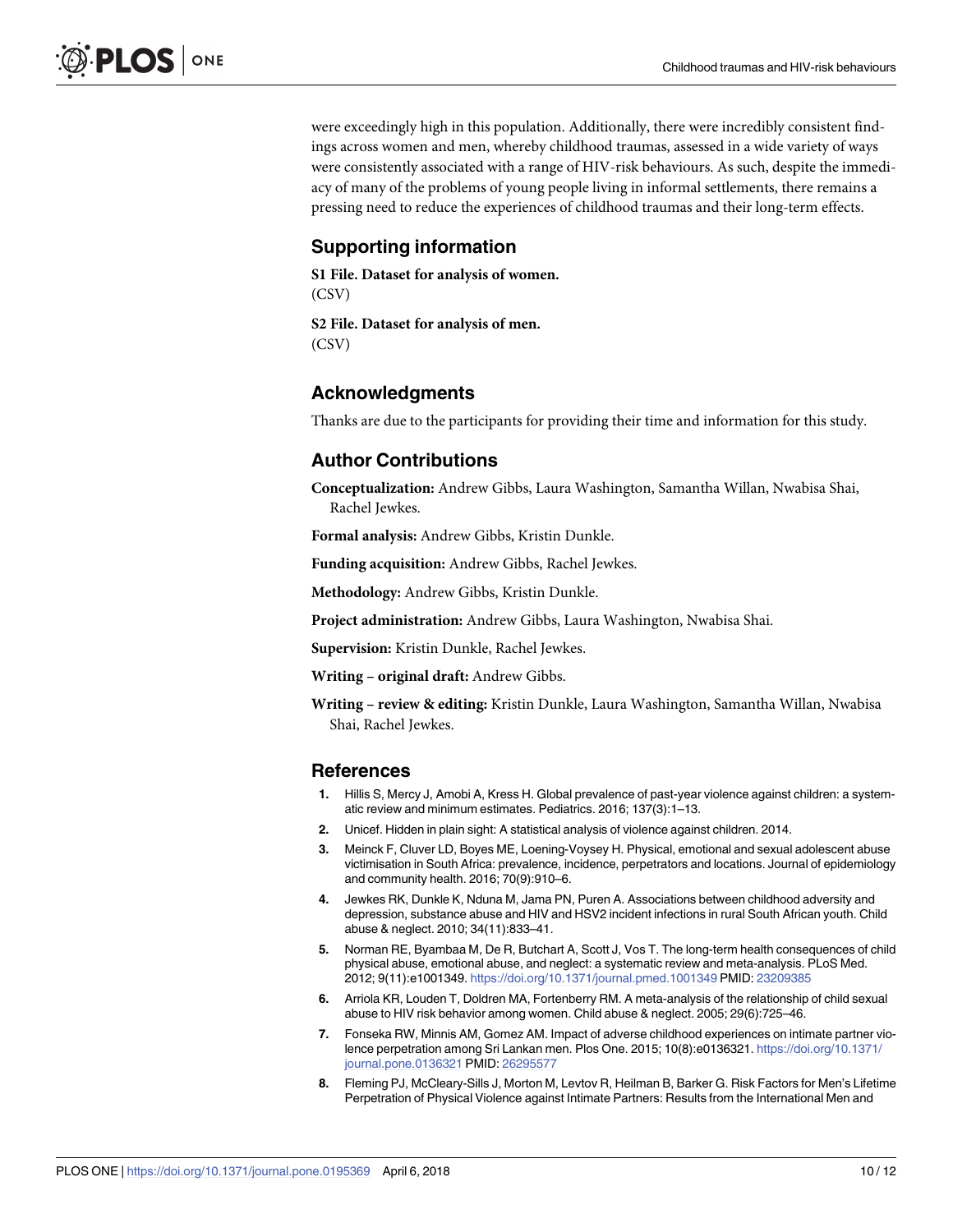Gender Equality Survey (IMAGES) in Eight Countries. Plos One. 2015; 10(3):e0118639. [https://doi.org/](https://doi.org/10.1371/journal.pone.0118639) [10.1371/journal.pone.0118639](https://doi.org/10.1371/journal.pone.0118639) PMID: [25734544](http://www.ncbi.nlm.nih.gov/pubmed/25734544)

- <span id="page-10-0"></span>**[9](#page-1-0).** UN Habitat. Habitat III Issue Paper 22—Informal Settlements. New York: UN Habitat, 2015.
- **[10](#page-1-0).** UNAIDS, Habitat U. Ending the AIDS Epidemic: The advantage of cities. Geneva: UNAIDS, 2015.
- **[11](#page-7-0).** WHO, UN-Habitat. Hidden Cities: Unmasking and overcoming health inequities in urban settings. Geneva: WHO and UN-Habitat, 2010.
- **[12](#page-1-0).** Gibbs A. Tackling gender inequalities and intimate partner violence in the response to HIV: moving towards effective interventions in Southern and Eastern Africa. African Journal of AIDS Research. 2016; 15(2):141–8. <https://doi.org/10.2989/16085906.2016.1204331> PMID: [27399043](http://www.ncbi.nlm.nih.gov/pubmed/27399043)
- **[13](#page-1-0).** Meinck F, Cluver LD, Boyes ME, Mhlongo EL. Risk and protective factors for physical and sexual abuse of children and adolescents in Africa: A review and implications for practice. Trauma, Violence, & Abuse. 2015; 16(1):81–107.
- **[14](#page-1-0).** Gibbs A, Washington L, Willan S, Ntini N, Khumalo T, Mbatha N, et al. The Stepping Stones and Creating Futures intervention to prevent intimate partner violence and HIV-risk behaviours in Durban, South Africa: study protocol for a cluster randomized control trial, and baseline characteristics. BMC Public Health. 2017; 17(1):336. <https://doi.org/10.1186/s12889-017-4223-x> PMID: [28427380](http://www.ncbi.nlm.nih.gov/pubmed/28427380)
- **[15](#page-2-0).** Dunkle K, Jewkes R, Brown HC, Gray GE, McIntryre JA, Harlow SD. Transactional sex among women in Soweto, South Africa: prevalence, risk factors and association with HIV infection. Soc Sci Med. 2004; 59(8):1581–92. <https://doi.org/10.1016/j.socscimed.2004.02.003> PMID: [15279917](http://www.ncbi.nlm.nih.gov/pubmed/15279917)
- **[16](#page-2-0).** Jewkes R, Morrell R, Sikweyiya Y, Dunkle K, Penn-Kekana L. Transactional relationships and sex with a woman in prostitution: prevalence and patterns in a representative sample of South African men. BMC public health. 2012; 12(1):325.
- **[17](#page-2-0).** Garcia-Moreno C, Jansen HAFM, Ellsberg M, Heise L, Watts CH, Wo WM-CS. Prevalence of intimate partner violence: findings from the WHO multi-country study on women's health and domestic violence. Lancet. 2006; 368(9543):1260–9. [https://doi.org/10.1016/S0140-6736\(06\)69523-8](https://doi.org/10.1016/S0140-6736(06)69523-8) PMID: [17027732](http://www.ncbi.nlm.nih.gov/pubmed/17027732)
- **[18](#page-2-0).** Jewkes R, Nduna M, Levin J, Jama N, Dunkle K, Khuzwayo N, et al. A cluster randomized-controlled trial to determine the effectiveness of Stepping Stones in preventing HIV infections and promoting safer sexual behaviour amongst youth in the rural Eastern Cape, South Africa: trial design, methods and baseline findings. Trop Med Int Health. 2006; 11(1):3–16. [https://doi.org/10.1111/j.1365-3156.2005.](https://doi.org/10.1111/j.1365-3156.2005.01530.x) [01530.x](https://doi.org/10.1111/j.1365-3156.2005.01530.x) PMID: [16398750](http://www.ncbi.nlm.nih.gov/pubmed/16398750)
- **[19](#page-2-0).** Jewkes R, Nduna M, Jama Shai N, Dunkle K. Prospective study of rape perpetration by young South African men: incidence & risk factors. Plos One. 2012; 7(5):e38210. [https://doi.org/10.1371/journal.](https://doi.org/10.1371/journal.pone.0038210) [pone.0038210](https://doi.org/10.1371/journal.pone.0038210) PMID: [22675449](http://www.ncbi.nlm.nih.gov/pubmed/22675449)
- **[20](#page-2-0).** Saunders JB, Aasland OG, Babor TF, De la Fuente JR, Grant M. Development of the alcohol use disorders identification test (AUDIT): WHO collaborative project on early detection of persons with harmful alcohol consumption-II. Addiction. 1993; 88(6):791–804. PMID: [8329970](http://www.ncbi.nlm.nih.gov/pubmed/8329970)
- **[21](#page-2-0).** Bernstein DP, Stein JA, Newcomb MD, Walker E, Pogge D, Ahluvalia T, et al. Development and validation of a brief screening version of the Childhood Trauma Questionnaire. Child abuse & neglect. 2003; 27(2):169–90.
- **[22](#page-3-0).** Radloff LS. The CES-D scale a self-report depression scale for research in the general population. Applied psychological measurement. 1977; 1(3):385–401.
- **[23](#page-3-0).** Gibbs A, Govender K, Jewkes R. An exploratory analysis of factors associated with depression in a vulnerable group of young people living in informal settlements in South Africa. Global Public Health. Forthcoming:1–16.
- **[24](#page-3-0).** Nduna M, Jewkes RK, Dunkle KL, Shai NP, Colman I. Associations between depressive symptoms, sexual behaviour and relationship characteristics: a prospective cohort study of young women and men in the Eastern Cape, South Africa. Journal of the International AIDS Society. 2010; 13(1):44.
- **[25](#page-7-0).** Gibbs A, Willan S, Misselhorn A, Mangoma J. Combined structural interventions for gender equality and livelihood security: a critical review of the evidence from southern and eastern Africa and the implications for young people. Journal of the International AIDS Society. 2012; 15(Supp. 1):17362.
- **[26](#page-7-0).** Dunkle KL, Jewkes RK, Murdock DW, Sikweyiya Y, Morrell R. Prevalence of consensual male–male sex and sexual violence, and associations with HIV in South Africa: A population-based cross-sectional study. PLoS medicine. 2013; 10(6):e1001472. <https://doi.org/10.1371/journal.pmed.1001472> PMID: [23853554](http://www.ncbi.nlm.nih.gov/pubmed/23853554)
- **[27](#page-7-0).** Artz L, Burton P, Ward C, Leoschut L, Phyfer J, Kassanjee R, et al. Optimus Study South Africa: Technical Report. Sexual Victimisation of Children in South Africa. Final Report of the Optimus Foundation Study. South Africa. Zurich\* UBS Optimus Foundation; 2016.
- **[28](#page-7-0).** Closson K, Dietrich JJ, Nkala B, Musuku A, Cui Z, Chia J, et al. Prevalence, type, and correlates of trauma exposure among adolescent men and women in Soweto, South Africa: implications for HIV